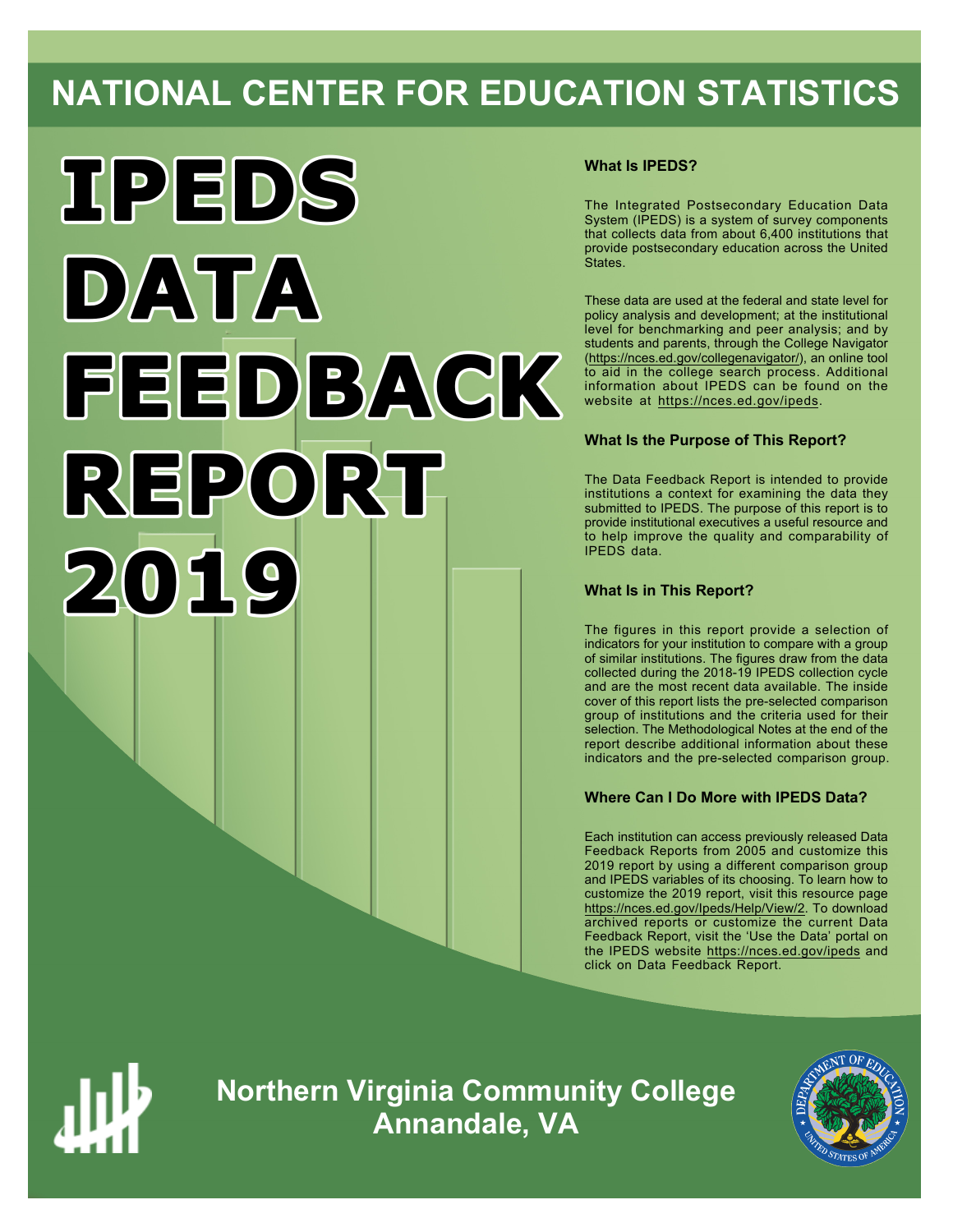# **COMPARISON GROUP**

Comparison group data are included to provide a context for interpreting your institution's statistics. If your institution did not define a custom comparison group for this report by July 13, 2018 NCES selected a comparison group for you. (In this case, the characteristics used to define the comparison group appears below.) The Customize Data Feedback Report functionality on the IPEDS Data Center at this provided link [\(https://nces.ed.gov/ipeds/datacenter/](https://nces.ed.gov/ipeds/datacenter/)) can be used to reproduce the figures in this report using different peer groups.

The custom comparison group chosen by Northern Virginia Community College includes the following 14 institutions:

- Austin Community College District (Austin, TX)
- Central Piedmont Community College (Charlotte, NC)
- City College of San Francisco (San Francisco, CA)
- Community College of Allegheny County (Pittsburgh, PA)
- Community College of Denver (Denver, CO)
- Cuyahoga Community College District (Cleveland, OH)
- Houston Community College (Houston, TX)
- Lone Star College System (The Woodlands, TX)
- Miami Dade College (Miami, FL)
- Montgomery College (Rockville, MD)
- Pima Community College (Tucson, AZ)
- Portland Community College (Portland, OR)
- Tidewater Community College (Norfolk, VA)
- Valencia College (Orlando, FL)

#### **The figures in this report have been organized and ordered into the following topic areas:**

| 1) Admissions (only for non-open-admissions schools) | [No charts applicable]                   |                   |
|------------------------------------------------------|------------------------------------------|-------------------|
| 2) Student Enrollment                                | Fig. 1 and 2                             | Pg. 3             |
| 3) Awards                                            | Fig. 3                                   | Pg. 3             |
| 4) Charges and Net Price                             | Fig. 4 and $5$                           | Pg. 4             |
| 5) Student Financial Aid                             | Fig. 6 and 7                             | Pg.4              |
| 6) Military Benefits*                                | [No charts applicable]                   |                   |
| 7) Retention and Graduation Rates                    | Fig. 8, 9, 10, 11, 12, 13, 14, 15 and 16 | Pg. 5, 6, 7 and 8 |
| 8) Finance                                           | Fig. 17 and 18                           | Pg. 9             |
| 9) Staff                                             | Fig. 19 and 20                           | Pg. 9             |
| 10) Libraries*                                       | Fig. 21 and 22                           | Pg. 10            |

\*These figures only appear in customized Data Feedback Reports (DFR), which are available through Use the Data portal on the IPEDS website.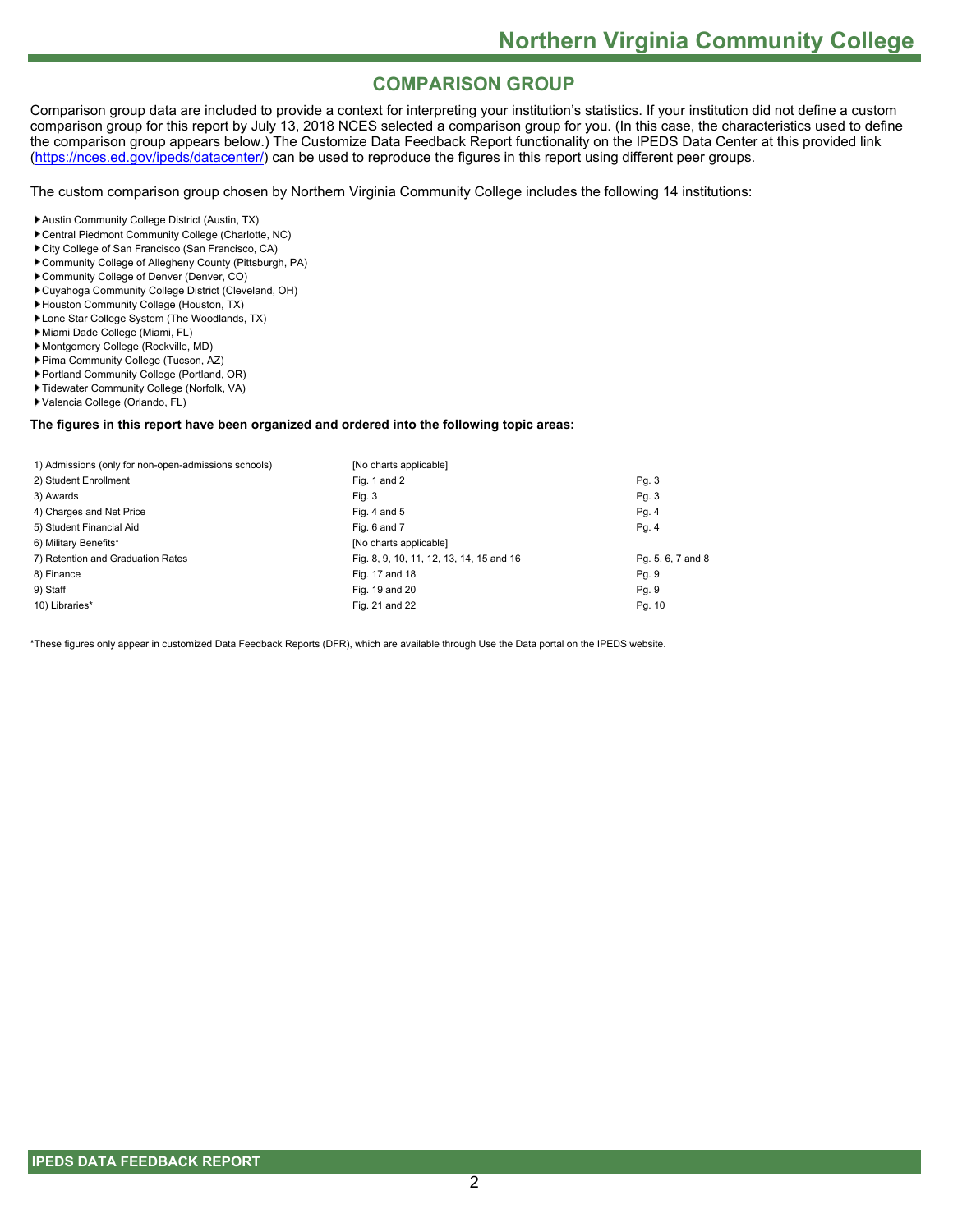



NOTE: For more information about disaggregation of data by race and ethnicity, see the Methodological Notes. Median values for the comparison group will not add to 100%. See 'Use of Median Values for Comparison Group' for how median values are determined. N is the number of institutions in the comparison group. SOURCE: U.S. Department of Education, National Center for Education Statistics, Integrated Postsecondary Education Data System (IPEDS): Spring 2019, Fall Enrollment component.

#### **Figure 2. Unduplicated 12-month headcount (2017-18), total FTE enrollment (2017-18), and full- and part-time fall enrollment (Fall 2018)**

#### **Figure 3. Number of subbaccalaureate degrees and certificates awarded, by level: 2017-18**



NOTE: For details on calculating full-time equivalent (FTE) enrollment, see Calculating FTE in the Methodological Notes. N is the number of institutions in the comparison group. SOURCE: U.S. Department of Education, National Center for Education Statistics, Integrated Postsecondary Education Data System (IPEDS): Fall 2018, 12-month Enrollment component and Spring 2019, Fall Enrollment component.



NOTE: N is the number of institutions in the comparison group.

SOURCE: U.S. Department of Education, National Center for Education Statistics, Integrated Postsecondary Education Data System (IPEDS): Fall 2018, Completions component.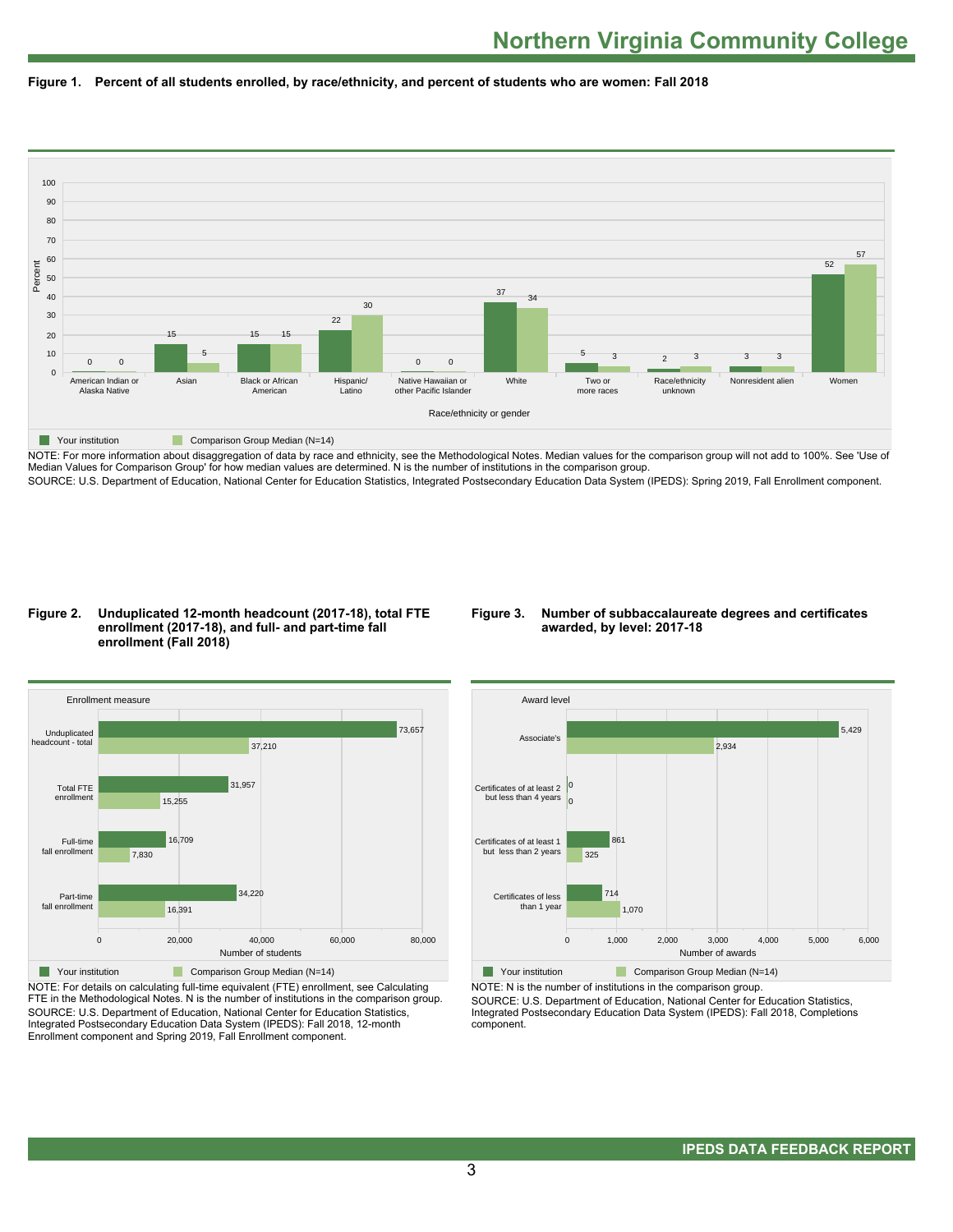**Figure 4. Academic year tuition and required fees for full-time, first-time degree/certificate-seeking undergraduates: 2015-16 to 2018-19**



NOTE: The tuition and required fees shown here are the lowest reported from the categories of in-district, in-state, and out-of-state. N is the number of institutions in the comparison group.

SOURCE: U.S. Department of Education, National Center for Education Statistics, Integrated Postsecondary Education Data System (IPEDS): Fall 2018, Institutional Characteristics component.

**Figure 6. Percent of full-time, first-time degree/certificate-seeking undergraduate students who were awarded grant or scholarship aid from the federal government, state/local government, or the institution, or loans, by type of aid: 2017-18**



NOTE: Any grant aid above includes grant or scholarship aid awarded from the federal government, state/local government, or the institution. Federal grants includes Pell grants and other federal grants. Any loans includes federal loans and other loans awarded to students. For details on how students are counted for financial aid reporting, see Cohort Determination in the Methodological Notes. N is the number of institutions in the comparison group.

SOURCE: U.S. Department of Education, National Center for Education Statistics, Integrated Postsecondary Education Data System (IPEDS): Winter 2018-19, Student Financial Aid component.





NOTE: Average net price is for full-time, first-time degree/certificate-seeking undergraduate students and is generated by subtracting the average amount of federal, state/local government, and institutional grant and scholarship awarded aid from the total cost of attendance. Total cost of attendance is the sum of published tuition and required fees, books and supplies, and the average room and board and other expenses. For details, see the Methodological Notes. N is the number of institutions in the comparison group.

SOURCE: U.S. Department of Education, National Center for Education Statistics, Integrated Postsecondary Education Data System (IPEDS): Fall 2018, Institutional Characteristics component and Winter 2018-19, Student Financial Aid component.





NOTE: Any grant aid above includes grant or scholarship aid awarded from the federal government, state/local government, or the institution. Federal grants includes Pell grants and other federal grants. Any loans includes federal loans and other loans awarded to students. Average amounts of aid were calculated by dividing the total aid awarded by the total number of recipients in each institution. N is the number of institutions in the comparison group.

SOURCE: U.S. Department of Education, National Center for Education Statistics, Integrated Postsecondary Education Data System (IPEDS): Winter 2018-19, Student Financial Aid component.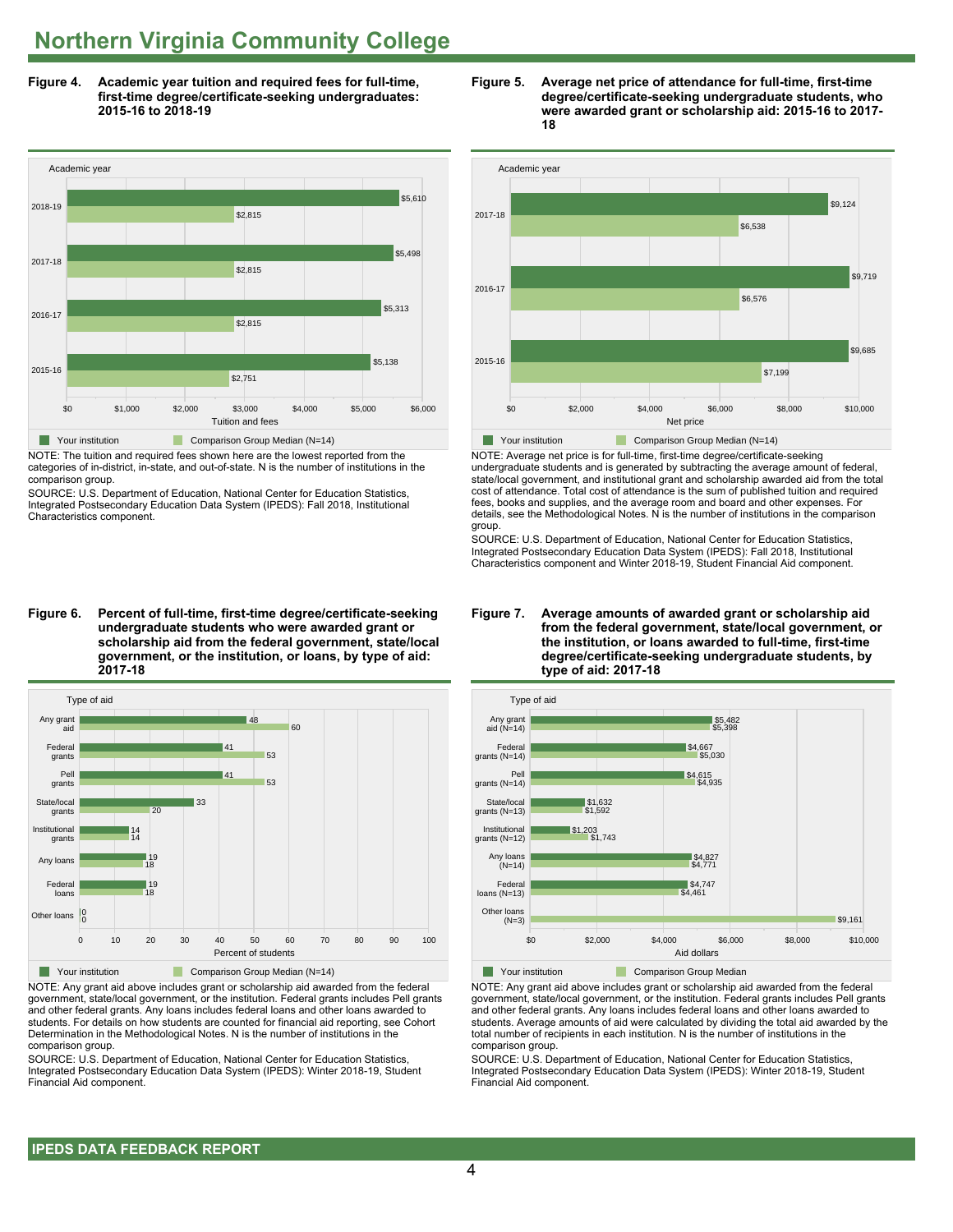#### **Figure 8. Retention rates of full-time, first-time degree/certificate seeking students, attendance status: Fall 2017 cohort**

**Figure 9. Graduation and transfer-out rates of full-time, first-time degree/certificate-seeking undergraduates within 150% of normal time to program completion: 2015 cohort**



NOTE: Retention rates are measured from the fall of first enrollment to the following fall. Academic reporting institutions report retention data as of the institution's official fall reporting date or as of October 15, 2017. Program reporters determine the cohort with enrollment any time between August 1-October 31, 2017 and retention based on August 1, 2018. For more details, see the Methodological Notes. N is the number of institutions in the comparison group.

SOURCE: U.S. Department of Education, National Center for Education Statistics, Integrated Postsecondary Education Data System (IPEDS): Spring 2019, Fall Enrollment component.



NOTE: Graduation rate cohort includes all full-time, first-time degree/certificate-seeking undergraduate students. Graduation and transfer-out rates are the Student Right-to-Know rates. Only institutions with mission to prepare students to transfer are required to report transfer out. For more details, see the Methodological Notes. N is the number of institutions in the comparison group.

SOURCE: U.S. Department of Education, National Center for Education Statistics, Integrated Postsecondary Education Data System (IPEDS): Winter 2018-19, Graduation Rates component.



#### **Figure 10. Graduation rates of full-time, first-time degree/certificate-seeking undergraduates within 150% of normal time to program completion, by race/ethnicity: 2015 cohort**

**The Comparison Group Median** 

NOTE: For more information about disaggregation of data by race and ethnicity, see the Methodological Notes. The graduation rates are the Student Right-to-Know (SRK) rates. Median values for the comparison group will not add to 100%. N is the number of institutions in the comparison group. SOURCE: U.S. Department of Education, National Center for Education Statistics, Integrated Postsecondary Education Data System (IPEDS): Winter 2018-19, Graduation Rates

component.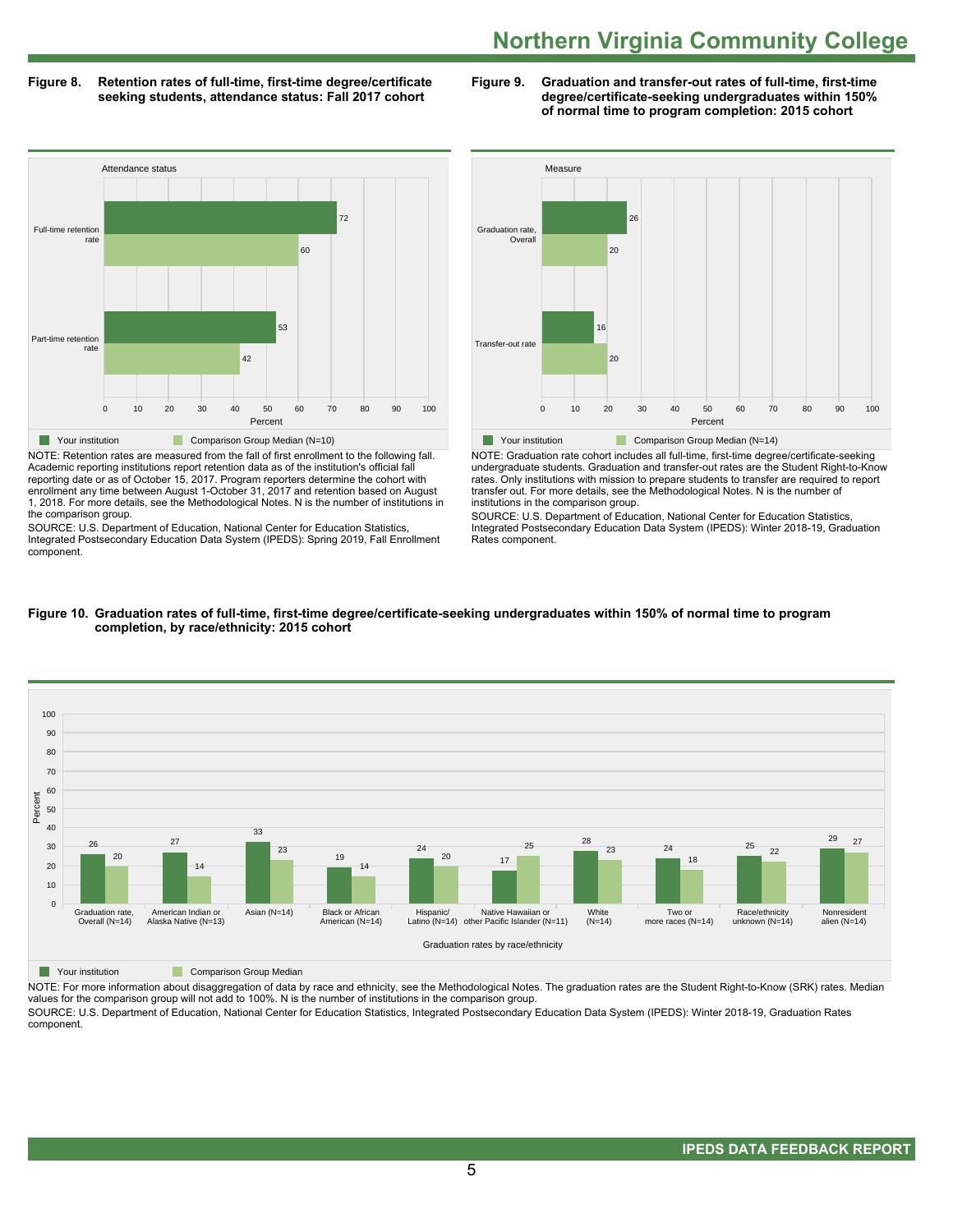**Figure 11. Graduation rates of full-time, first-time degree/certificateseeking undergraduates within 150% of normal time to program completion, by type of aid: 2015 cohort**



NOTE: Graduation rate cohort includes all full-time, first-time degree/certificate-seeking undergraduate students. Data were collected on those students, who at entry of the cohort, were awarded a Pell Grant and students who were awarded a Subsidized Stafford loan, but did not receive a Pell Grant. Graduation rates are the Student Right-to-Know rates. For more details, see the Methodological Notes. N is the number of institutions in the comparison group.

SOURCE: U.S. Department of Education, National Center for Education Statistics, Integrated Postsecondary Education Data System (IPEDS): Winter 2018-19, Graduation Rates component.





NOTE: The 150% graduation rate is the Student Right-to-Know (SRK) rates; the Normal time and 200% rates are calculated using the same methodology. For details, see the Methodological Notes. N is the number of institutions in the comparison group. SOURCE: U.S. Department of Education, National Center for Education Statistics, Integrated Postsecondary Education Data System (IPEDS): Winter 2018-19, 200% Graduation Rates component.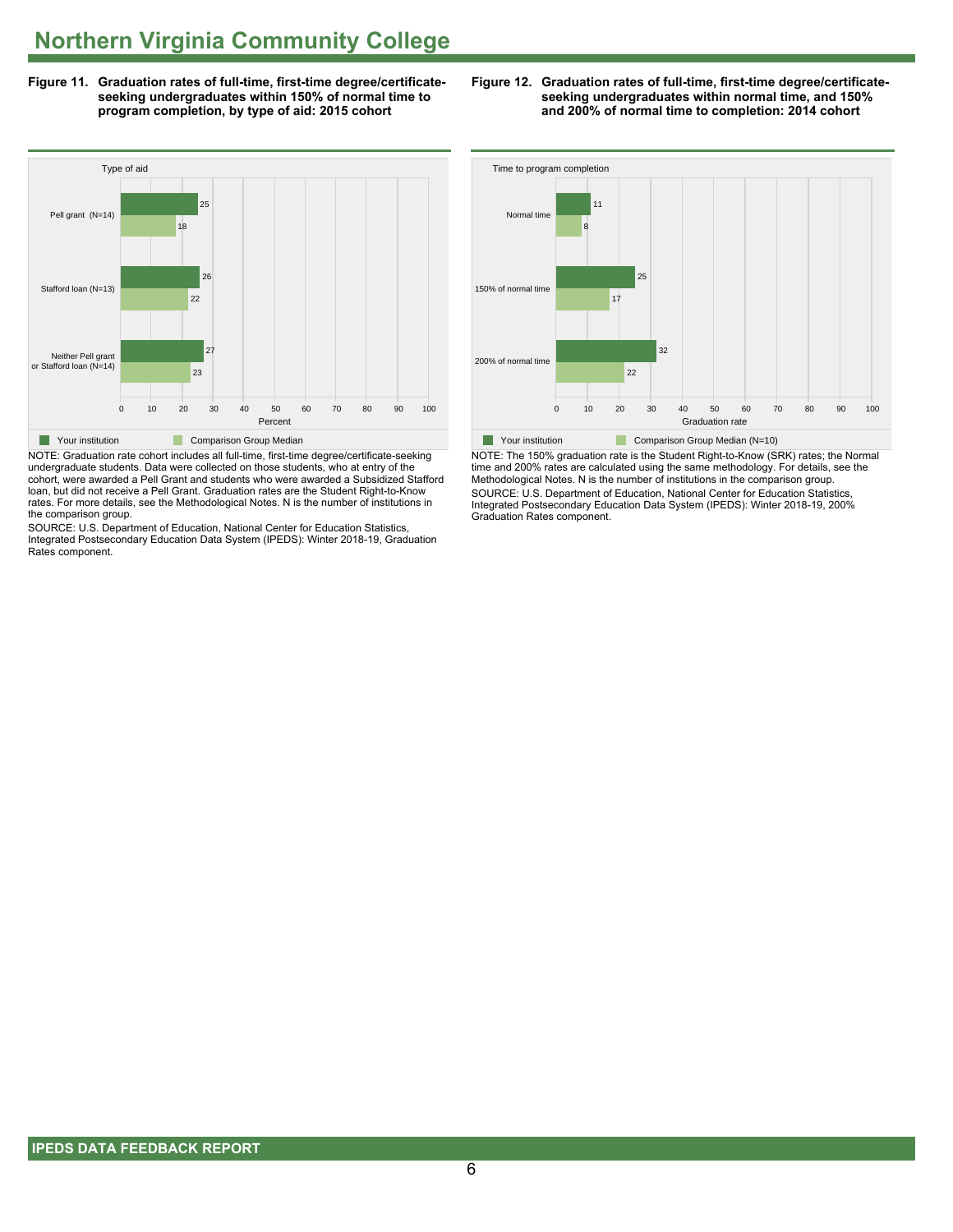#### **Figure 13. Award and enrollment rates of first-time, full-time, degree/certificate-seeking undergraduates after 8 years of entry, by Pell status: 2010-11 cohort**



NOTE: Award measures are based on the highest award received after 8 years of entry and enrollment measures are based on students who did not receive an award after 8 years of entry. Student cohorts (i.e., First-time, full-time; First-time, part-time; Non-first-time, full-time; and Non-first-time, part-time) are degree/certificate-seeking undergraduate students who entered the institution between July 1, 2010-June 30, 2011. Pell recipients are students with demonstrated financial need. For more details, see the Methodological Notes. N is the number of institutions in the comparison group.

SOURCE: U.S. Department of Education, National Center for Education Statistics, Integrated Postsecondary Education Data System (IPEDS): Winter 2018-19, Outcome Measures component.

#### **Figure 14. Award and enrollment rates of first-time, part-time, degree/certificate-seeking undergraduates after 8 years of entry, by Pell status: 2010-11 cohort**



NOTE: Award measures are based on the highest award received after 8 years of entry and enrollment measures are based on students who did not receive an award after 8 years of entry. Student cohorts (i.e., First-time, full-time; First-time, part-time; Non-first-time, full-time; and Non-first-time, part-time) are degree/certificate-seeking undergraduate students who entered the institution between July 1, 2010-June 30, 2011. Pell recipients are students with demonstrated financial need. For more details, see the Methodological Notes. N is the number of institutions in the comparison group.

SOURCE: U.S. Department of Education, National Center for Education Statistics, Integrated Postsecondary Education Data System (IPEDS): Winter 2018-19, Outcome Measures component.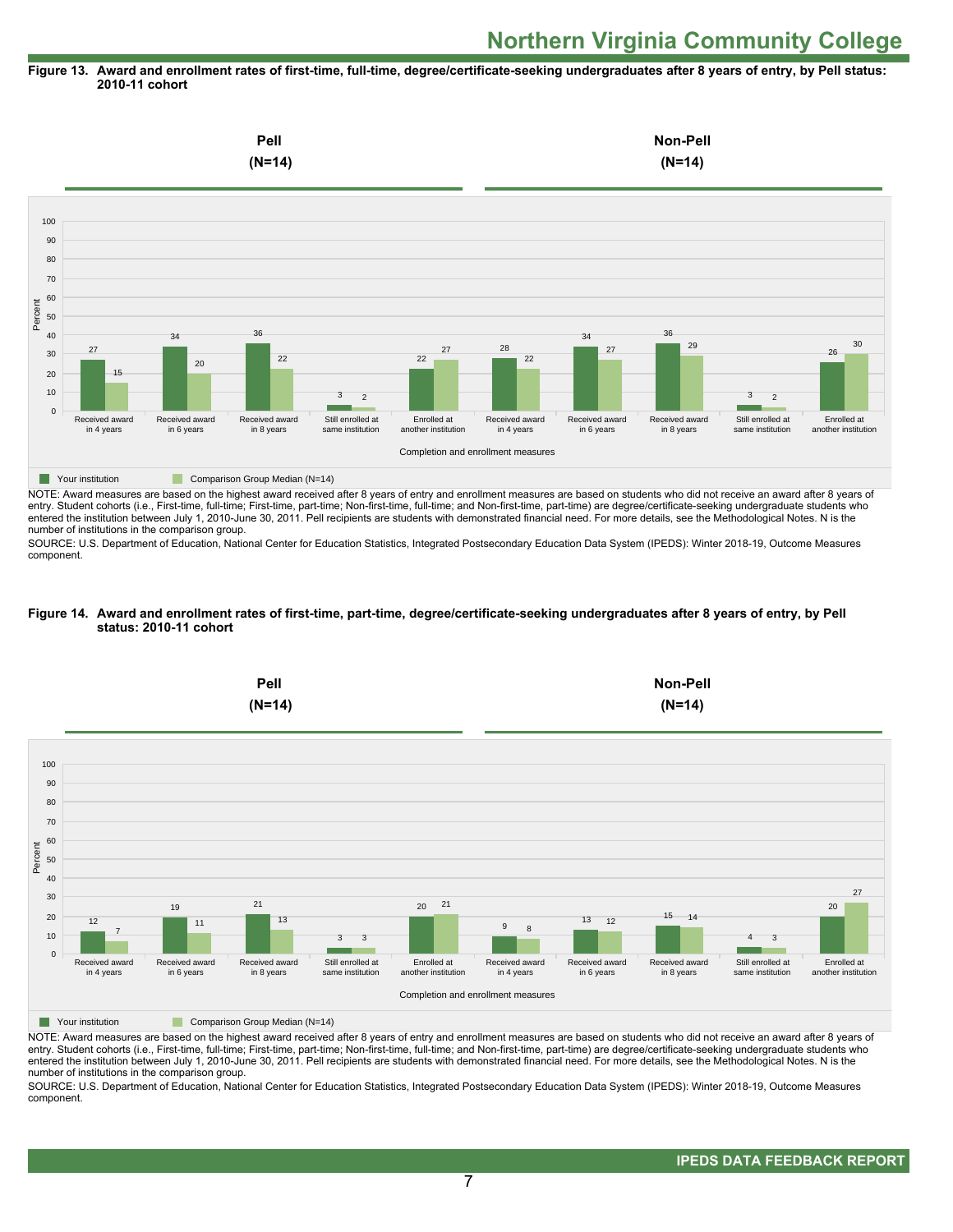**Figure 15. Award and enrollment rates of non-first-time, full-time, degree/certificate-seeking undergraduates after 8 years of entry, by Pell status: 2010-11 cohort**



NOTE: Award measures are based on the highest award received after 8 years of entry and enrollment measures are based on students who did not receive an award after 8 years of entry. Student cohorts (i.e., First-time, full-time; First-time, part-time; Non-first-time, full-time; and Non-first-time, part-time) are degree/certificate-seeking undergraduate students who entered the institution between July 1, 2010-June 30, 2011. Pell recipients are students with demonstrated financial need. For more details, see the Methodological Notes. N is the number of institutions in the comparison group.

SOURCE: U.S. Department of Education, National Center for Education Statistics, Integrated Postsecondary Education Data System (IPEDS): Winter 2018-19, Outcome Measures component.

#### **Figure 16. Award and enrollment rates of non-first-time, part-time, degree/certificate-seeking undergraduates after 8 years of entry, by Pell status: 2010-11 cohort**



NOTE: Award measures are based on the highest award received after 8 years of entry and enrollment measures are based on students who did not receive an award after 8 years of entry. Student cohorts (i.e., First-time, full-time; First-time, part-time; Non-first-time, full-time; and Non-first-time, part-time) are degree/certificate-seeking undergraduate students who entered the institution between July 1, 2010-June 30, 2011. Pell recipients are students with demonstrated financial need. For more details, see the Methodological Notes. N is the number of institutions in the comparison group.

SOURCE: U.S. Department of Education, National Center for Education Statistics, Integrated Postsecondary Education Data System (IPEDS): Winter 2018-19, Outcome Measures component.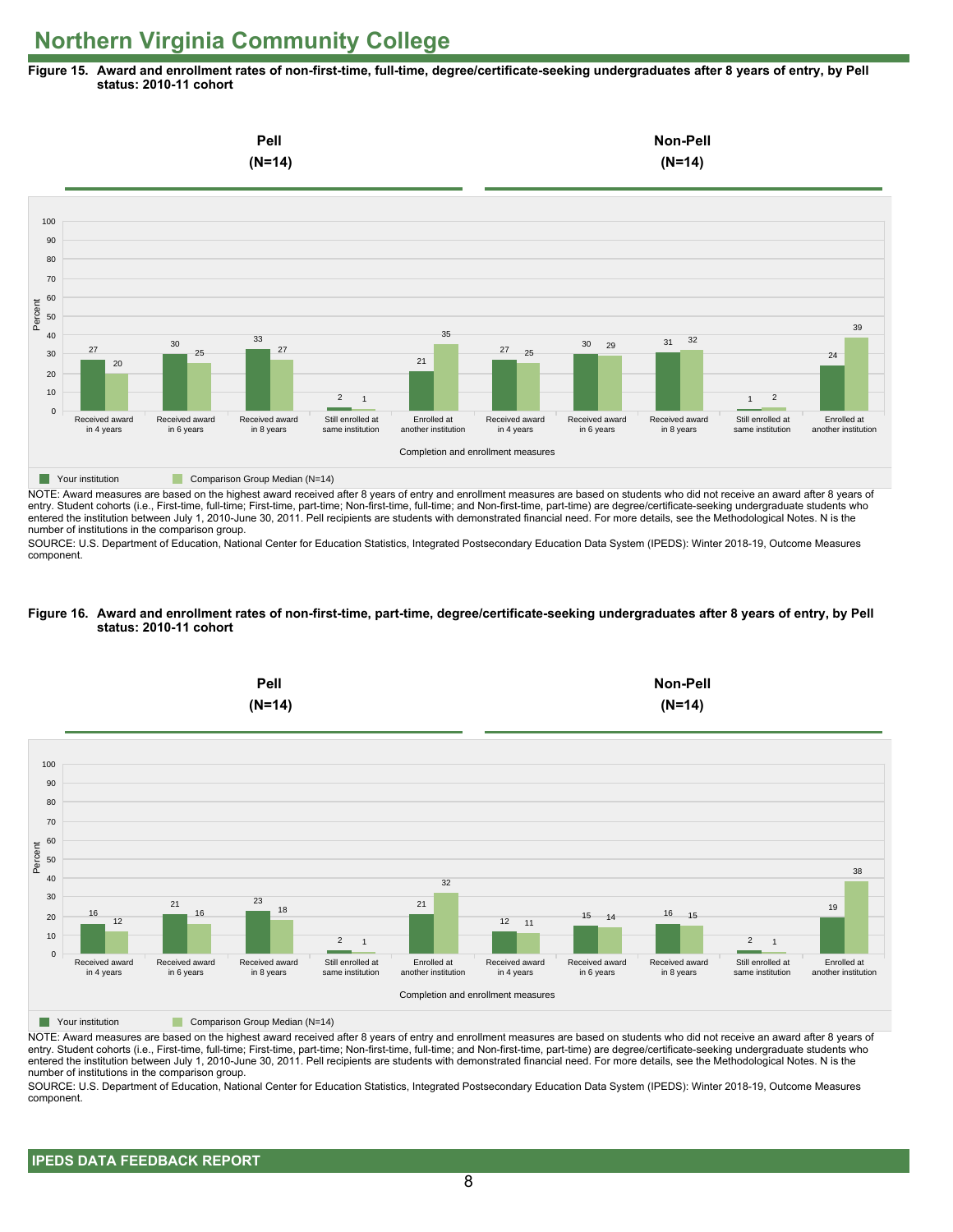**Figure 17. Percent distribution of core revenues, by source: Fiscal year 2018**

**Figure 18. Core expenses per FTE enrollment, by function: Fiscal year 2018**



NOTE: The comparison group median is based on those members of the comparison group that report finance data using the same accounting standards as the comparison institution. For more information, see the Methodological Notes. N is the number of institutions in the comparison group.

SOURCE: U.S. Department of Education, National Center for Education Statistics, Integrated Postsecondary Education Data System (IPEDS): Spring 2019, Finance component.



NOTE: Expenses per full-time equivalent (FTE) enrollment, particularly instruction, may be inflated because finance data includes all core expenses while FTE reflects credit activity only. For details on calculating FTE enrollment and a detailed definition of core expenses, see the Methodological Notes. N is the number of institutions in the comparison group. SOURCE: U.S. Department of Education, National Center for Education Statistics, Integrated Postsecondary Education Data System (IPEDS): Fall 2018, 12-month Enrollment component and Spring 2019, Finance component.

#### **Figure 19. Full-time equivalent staff, by occupational category: Fall 2018**



NOTE: Graduate assistants are not included. For calculation details, see the Methodological Notes. N is the number of institutions in the comparison group. SOURCE: U.S. Department of Education, National Center for Education Statistics, Integrated Postsecondary Education Data System (IPEDS): Spring 2019, Human Resources component.

#### **Figure 20. Average salaries of full-time instructional non-medical staff equated to 9-months worked, by academic rank: Academic year 2018-19**



NOTE: See Methodology Notes for more details on average salary. N is the number of institutions in the comparison group. Medians are not reported for comparison groups with less than three values.

SOURCE: U.S. Department of Education, National Center for Education Statistics, Integrated Postsecondary Education Data System (IPEDS): Spring 2019, Human Resources component.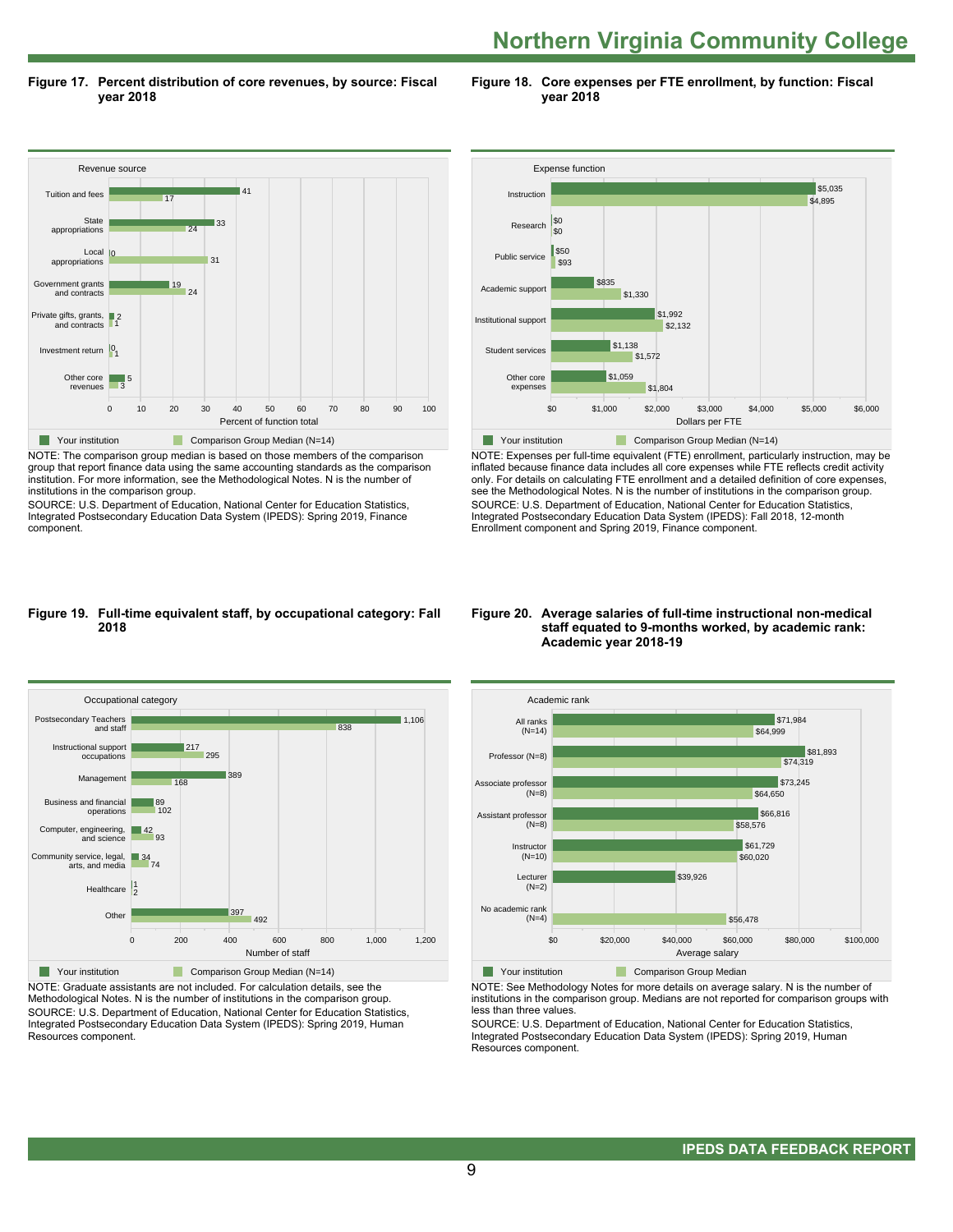**Figure 21. Percent distribution of library collection, by material type: Fiscal Year 2018**

**Figure 22. Percent distribution of library expenses, by function: Fiscal Year 2018**



SOURCE: U.S. Department of Education, National Center for Education Statistics, Integrated Postsecondary Education Data System (IPEDS): Spring 2019, Academic Libraries component.



NOTE: N is the number of institutions in the comparison group. SOURCE: U.S. Department of Education, National Center for Education Statistics, Integrated Postsecondary Education Data System (IPEDS): Spring 2019, Academic Libraries component.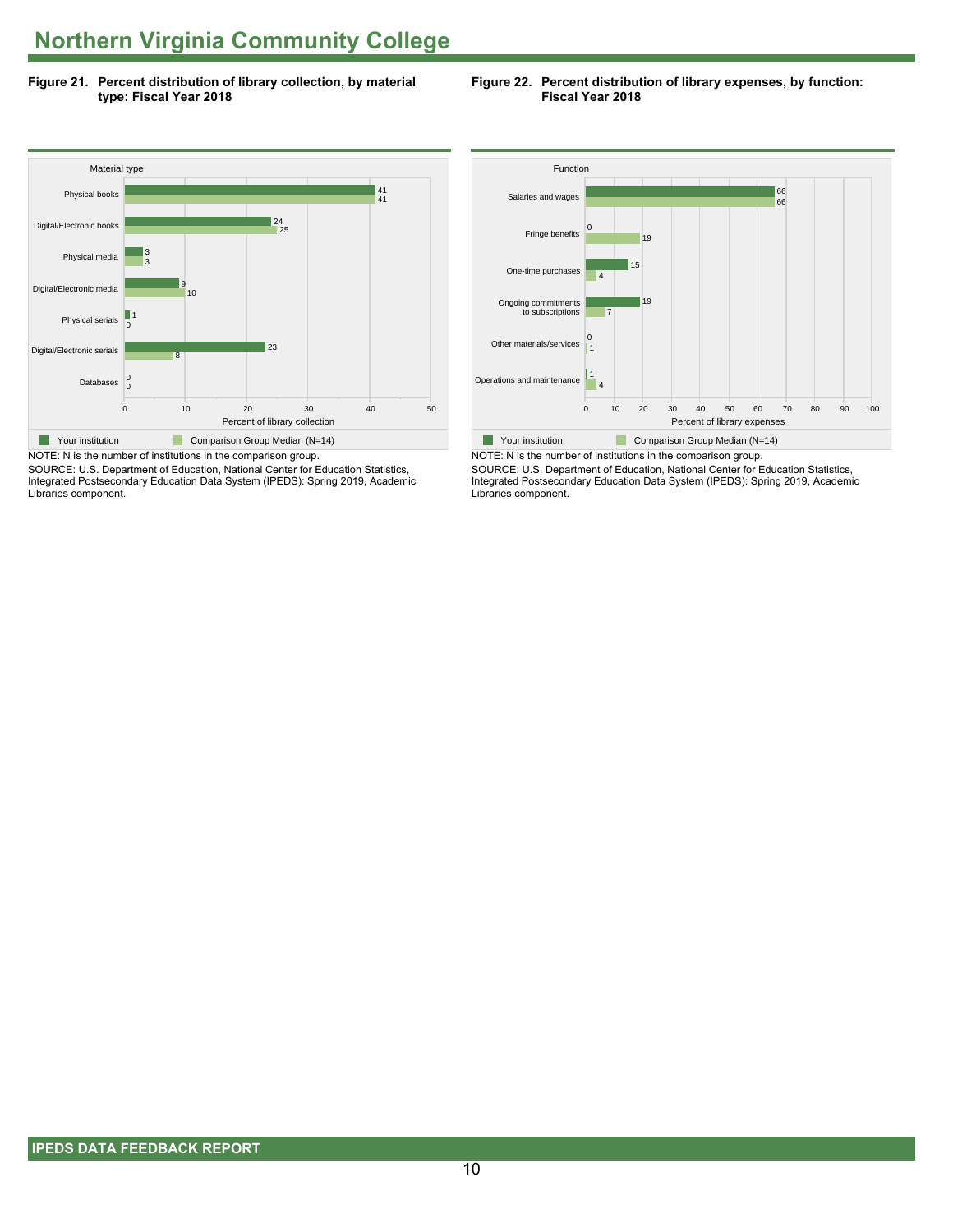# **METHODOLOGICAL NOTES**

#### **Overview**

This report is based on data supplied by institutions to IPEDS during 2018-19 data collection year. Response rates exceeded 99% for most surveys. IPEDS First Look reports at<https://nces.ed.gov/pubsearch/getpubcats.asp?sid=010> provide some information on aggregate institutional responses. Furthermore, data used in this report are provisional level and may be revised for a limited time through the IPEDS Prior Year Revision system.

#### **Use of Median Values for Comparison Group**

This report compares your institution's data to the median value for the comparison group for each statistic shown in the figure. If more than one statistic is present in a figure, the median values are determined separately for each indicator or statistic. Medians are not displayed for comparison groups with fewer than three values. Where percentage distributions are presented, median values may not add to 100%. To access all the data used to create the figures included in this report, go to 'Use the Data' portal on the IPEDS website at this provided link ([https://nces.ed.gov/ipeds\)](https://nces.ed.gov/ipeds).

#### **Missing Statistics**

If a statistic is not reported for your institution, the omission indicates that the statistic is not relevant to your institution and the data were not collected. Not all notes may be applicable to your report.

#### **Use of Imputed Data**

All IPEDS data are subject to imputation for total (institutional) and partial (item) nonresponse. If necessary, imputed values were used to prepare your report.

#### **Data Confidentiality**

IPEDS data are not collected under a pledge of confidentiality.

#### **Disaggregation of Data by Race/Ethnicity**

When applicable, some statistics are disaggregated by race/ethnicity. Data disaggregated by race/ethnicity have been reported using the 1997 Office of Management and Budget categories. Detailed information about the race/ethnicity categories can be found at <https://nces.ed.gov/ipeds/Section/Resources>.

#### **Cohort Determination for Reporting Student Financial Aid, Graduation Rates, and Outcome Measures**

Student cohorts for reporting Student Financial Aid and Graduation Rates data are based on the reporting type of the institution. For institutions that report based on an academic year (those operating on standard academic terms), student counts and cohorts are based on fall term data. Student counts and cohorts for program reporters (those that do not operate on standard academic terms) are based on unduplicated counts of students enrolled during a full 12-month period.

Student cohorts for reporting Outcome Measures are based on a full-year cohort from July 1-June 30 for all degree-granting institutions.

## **DESCRIPTION OF STATISTICS USED IN THE FIGURES**

#### **Admissions (only for non-open-admissions schools)**

#### *Admissions and Test Score Data*

Admissions and test score data are presented only for institutions that do not have an open admission policy, and apply to first-time, degree/certificate-seeking undergraduate students only. Applicants include only those students who fulfilled all requirements for consideration for admission and who were notified of one of the following actions: admission, non-admission, placement on a wait list, or application withdrawn (by applicant or institution). Admitted applicants (admissions) include wait-listed students who were subsequently offered admission. Early decision, early action, and students who began studies during the summer prior to the fall reporting period are included. For customized Data Feedback Reports, test scores are presented only if scores are required for admission.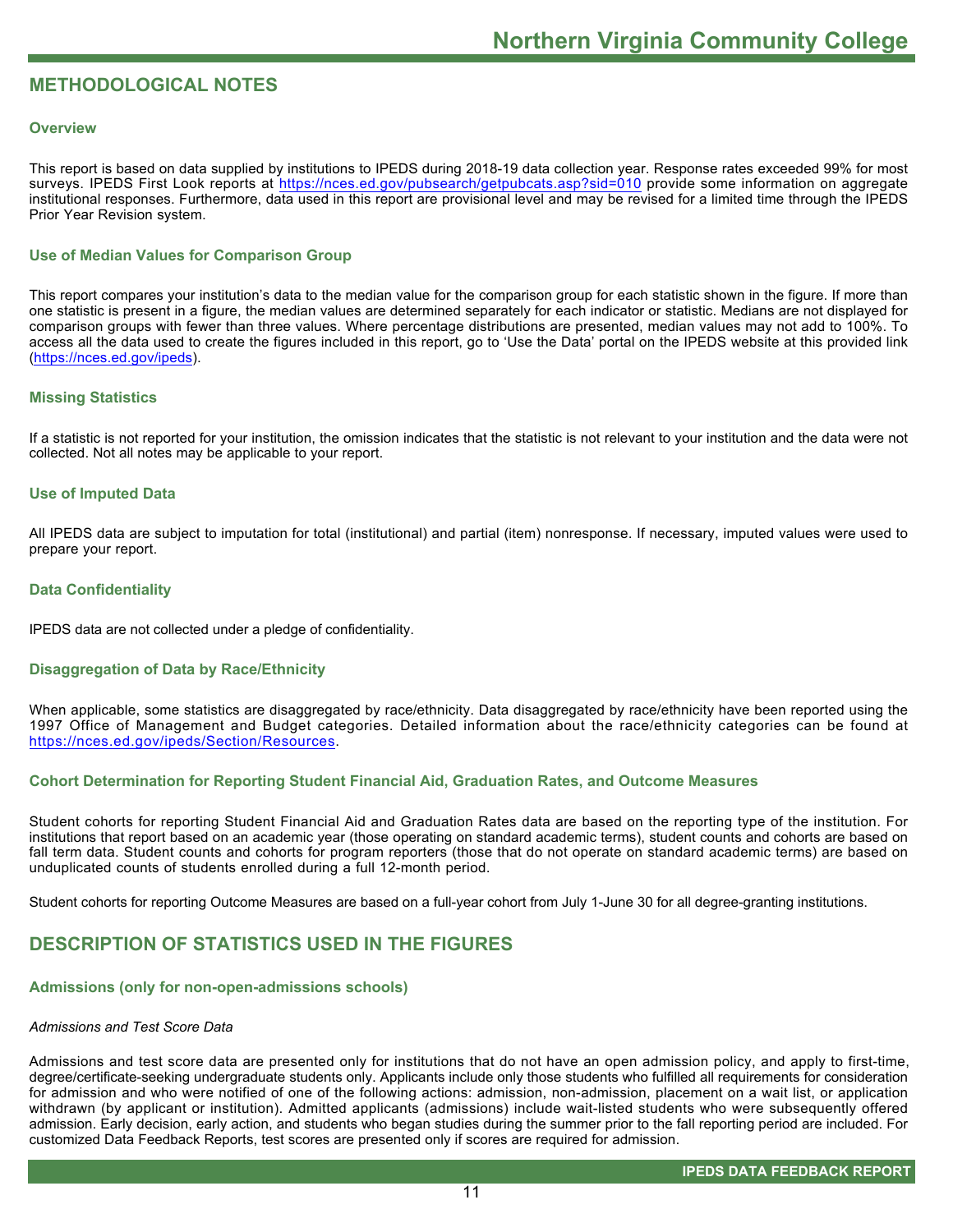### **Student Enrollment**

#### *Enrollment Counts*

12-month Enrollment captures a cumulative unduplicated headcount of enrollment over the full 12-month period beginning July 1 and ending June 30. In contrast, Fall Enrollment captures number of students enrolled on a particular date in the fall. Fall enrollment is often referred to as a "snapshot" of an institution"s enrollment at a specific time.

#### *FTE Enrollment*

The full-time equivalent (FTE) enrollment used in this report is the sum of the institution's FTE undergraduate enrollment and FTE graduate enrollment (as calculated from or reported on the 12-month Enrollment component). Undergraduate and graduate FTE are estimated using 12-month instructional activity (credit and/or contact hours). See "Calculation of FTE Students (using instructional activity)" in the IPEDS Glossary at <https://surveys.nces.ed.gov/ipeds/VisGlossaryAll.aspx>.

#### *Total Entering Undergraduate Students*

Total entering students are students at the undergraduate level, both full- and part-time, new to the institution in the fall term (or the prior summer term who returned in the fall). This includes all first-time undergraduate students, students transferring into the institution at the undergraduate level, and non-degree/certificate-seeking undergraduates entering in the fall. Only degree-granting, academic year reporting institutions provide total entering student data.

#### **Completions**

#### *Completions and Completers*

Completions collects data on undergraduate and graduate completions and completers in a 12-month period. Completions are the counts of postsecondary awards granted where each award reported once but multiple awards may be reported for one recipient. Completers are the counts of students granted postsecondary awards. The count of completers is collected in two ways. The first way counts all completers, while the second way counts completers by award level (e.g., number of associate's completers, number of bachelor's completers).

#### **Student Financial Aid**

#### *Financial Aid Recipients and Amounts*

Student Financial Aid collects the counts of undergraduate students awarded different types of financial aid and the total amounts of aid awarded. The average dollar amount of aid awarded is then calculated. In addition, Student Financial Aid collects counts of full-time, first-time undergraduate student awarded aid and amounts of aid, and counts of undergraduate and graduate students receiving military educational benefits.

#### **Charges and Net Price**

#### *Average Institutional Net Price*

IPEDS collects data to calculate average net price at each institution for two groups of undergraduate students: those awarded grant aid and those awarded Title IV federal aid.

Average net price is calculated for full-time, first-time degree/certificate-seeking undergraduates who were awarded grant or scholarship aid from the federal government, state/local government, or the institution anytime during the full aid year. For public institutions, this includes only students who paid the in-state or in-district tuition rate. Other sources of grant aid are excluded. Average net price is generated by subtracting the average amount of federal, state/local government, and institutional grant and scholarship aid from the total cost of attendance. Total cost of attendance is the sum of published tuition and required fees, books and supplies, and the average room and board and other expenses.

For the purpose of the IPEDS reporting, aid awarded refers to financial aid that was awarded to, and accepted by, a student. This amount may differ from the aid amount that is disbursed to a student.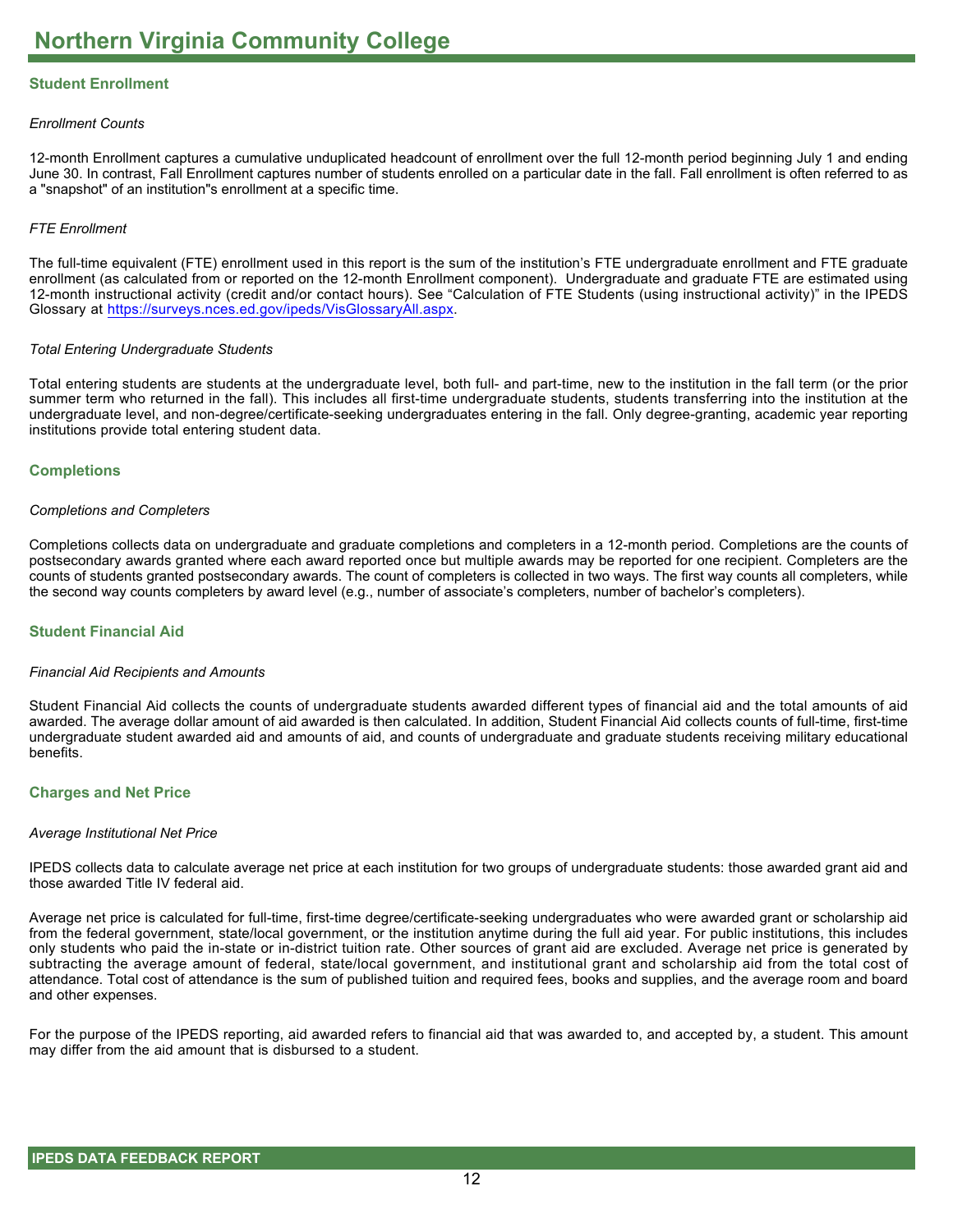#### **Retention, Graduation Rates, and Outcome Measures**

#### *Retention Rates*

Retention rates are measures of the rate at which students persist in their educational program at an institution, expressed as a percentage. For four-year institutions, this is the percentage of first-time bachelors (or equivalent) degree-seeking undergraduates from the previous fall who are again enrolled in the current fall. For all other institutions this is the percentage of first-time degree/certificate-seeking students from the previous fall who either re-enrolled or successfully completed their program by the current fall. The full-time retention rate is calculated using the percentage of full-time, first-time degree/certificate-seeking undergraduates, while the part-time rate is calculated using the percentage of part-time, first-time degree/certificate-seeking undergraduates.

#### *Graduation Rates and Transfer-out Rate*

Graduation rates are those developed to satisfy the requirements of the Student Right-to-Know Act and Higher Education Act, as amended, and are defined as the total number of individuals from a given cohort of full-time, first-time degree/certificate-seeking undergraduates who completed a degree or certificate within a given percent of normal time to complete all requirements of the degree or certificate program; divided by the total number of students in the cohort of full-time, first-time degree/certificate-seeking undergraduates minus any allowable exclusions. Institutions are permitted to exclude from the cohort students who died or were totally and permanently disabled; those who left school to serve in the armed forces or were called up to active duty; those who left to serve with a foreign aid service of the federal government, such as the Peace Corps; and those who left to serve on an official church mission.

A further extension of the traditional Graduation Rates (GR) component which carries forward 100% and 150% graduation rates data previously reported in the GR component is the Graduation Rates 200% (GR200) component, which requests information on any additional completers and exclusions from the cohort between 151% and 200% normal time for students to complete all requirements of their program of study.

Transfer-out rate is the total number of students from the cohort who are known to have transferred out of the reporting institution (without earning a degree/award) and subsequently re-enrolled at another institution within the same time period; divided by the same adjusted cohort (initial cohort minus allowable exclusions) as described above. Only institutions with a mission that includes providing substantial preparation for students to enroll in another eligible institution are required to report transfers out.

#### *Outcome Measures Data*

Alternative measures of student success are reported by degree-granting institutions to describe the outcomes of four degree/certificateseeking undergraduate student groups: First-time, full-time (FTFT); First-time, part-time (FTPT); Non-first-time, full-time entering (NFTFT); and Non-first-time, part-time entering (NFTPT). Additionally, each of the four cohorts collects data on two subcohorts: Pell grant recipients and non -Pell grant recipients. These measures provide the 4-year, 6-year, and 8-year award rates (or completions rates) after entering an institution. NCES calculates award rates by dividing a cohort's or subcohort's adjusted cohort into the number of total awards at 4-year, 6-year, and 8year status points.

The initial cohort can be revised and take allowable exclusions resulting in an adjusted cohort. Institutions are permitted to exclude from the initial cohort students who died or were totally and permanently disabled; those who left school to serve in the armed forces or were called up to active duty; those who left to serve with a foreign aid service of the federal government, such as the Peace Corps; and those who left to serve on an official church mission.

The highest award and the type of award (i.e., certificate, Associate's, or Bachelor's) are reported at each status point. For students who did not earn an undergraduate award after 8-years of entry, the enrollment statuses are reported as either still enrolled at the institution, or subsequently transferred out of the institution. Unlike the Graduation Rates data, all institutions must report on a full-year cohort (students entering July 1 of one year to June 30 to the next) and on their transfer out students, regardless if the institution has a mission that provides substantial transfer preparation.

#### **Finance**

#### *Core Revenues*

Core revenues for public institutions reporting under GASB standards include tuition and fees; government (federal, state, and local) appropriations and operating and nonoperating grants/contracts; private gifts, grants, and contracts (private operating grants/contracts plus gifts and contributions from affiliated entities); sales and services of educational activities; investment income; other operating and nonoperating sources; and other revenues and additions (capital appropriations and grants and additions to permanent endowments). "Other core revenues" include federal appropriations, sales and services of educational activities, other operating and nonoperating sources, and other revenues and additions.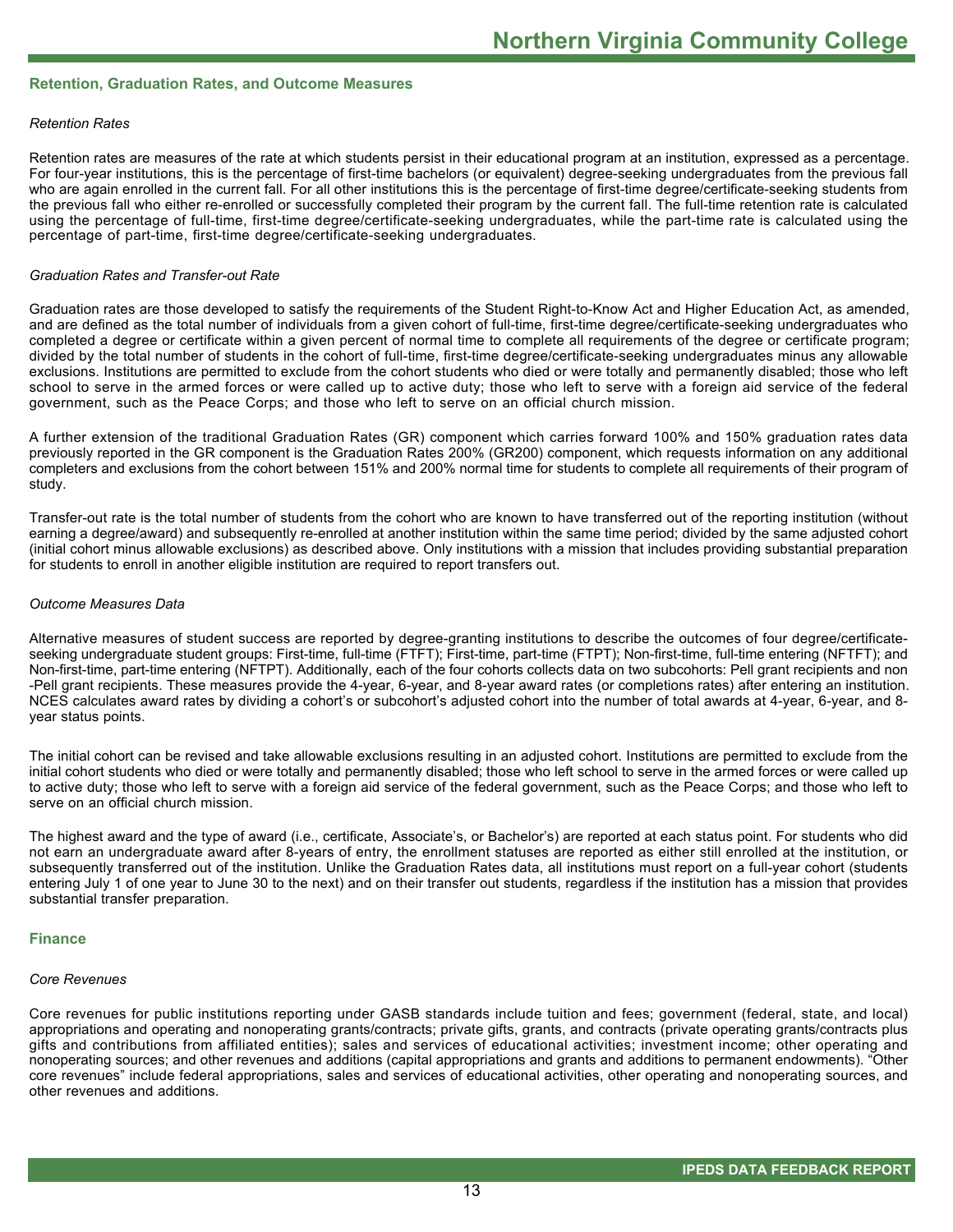Core revenues for private, not-for-profit institutions (and a small number of public institutions) reporting under FASB standards include tuition and fees; government (federal, state, and local) appropriations and grants/contracts; private gifts, grants and contracts (including contributions from affiliated entities); investment return; sales and services of educational activities; and other sources (a generated category of total revenues minus the sum of core and noncore categories on the Finance component). "Other core revenues" include government (federal, state, and local) appropriations, sales and services of educational activities, and other sources.

Core revenues for private, for-profit institutions reporting under FASB standards include tuition and fees; government (federal, state, and local) appropriations and grants/contracts; private grants/ contracts; investment income; sales and services of educational activities; and other sources (a generated category of total revenues minus the sum of core and noncore categories on the Finance component). "Other core revenues" include government (federal, state, and local) appropriations and other sources.

At degree-granting institutions, core revenues exclude revenues from auxiliary enterprises (e.g., bookstores and dormitories), hospitals, and independent operations. Non-degree-granting institutions do no report revenue from auxiliary enterprises in a separate category, and thus may include these amounts in the core revenues from other sources.

#### *Core Expenses*

Core expenses include expenses for instruction, research, public service, academic support, institutional support, student services, grant aid/scholarships and fellowships (net of discounts and allowances), and other functional expenses (a generated category of total expense minus the sum of core and noncore functions on the Finance component). Expenses for operation and maintenance of plant, depreciation, and interest are allocated to each of the other functions. Core expenses at degree-granting institutions exclude expenses for auxiliary enterprises (e.g., bookstores and dormitories), hospitals, and independent operations. Non-degree-granting institutions do not report expenses for auxiliary enterprises in a separate category and thus may include these amounts in the core expenses as other expenses. "Other core expenses" is the sum of grant aid/scholarships and fellowships and other expenses.

#### *Endowment Assets*

Endowment assets, for public institutions under GASB standards, and private, not-for-profit institutions under FASB standards, include gross investments of endowment funds, term endowment funds, and funds functioning as endowment for the institution and any of its foundations and other affiliated organizations. Private, for-profit institutions under FASB do not hold or report endowment assets.

#### *Salaries and Wages*

Salaries and wages for public institutions under GASB standards and private (not-for-profit and for-profit) institutions under FASB standards, include amounts paid as compensation for services to all employees regardless of the duration of service, and amounts made to or on behalf of an individual over and above that received in the form of a salary or wage.

#### **Staff**

#### *FTE Staff*

The full-time-equivalent (FTE) by occupational category is calculated by summing the total number of full-time staff and adding one-third of the total number of part-time staff. Graduate assistants are not included.

#### *Equated Instructional Non-Medical Staff Salaries*

Institutions reported the number of full-time nonmedical instructional staff and their salary outlays by academic rank, gender, and the number of months worked (9-, 10-, 11-, and 12-months). Salary outlays for staff who worked 10-, 11-, and 12-months were equated to 9-months of work by multiplying the outlays reported for 10-months by 0.90, the outlays reported for 11 months by 0.818, and the outlays reported for 12 months by 0.75. The equated 10-, 11-, and 12-outlays were then added to the outlays for instructional staff that worked 9-months to generate a total 9-month equated salary outlay. The total 9-month equated outlay was then divided by total number of instructional non-medical staff to determine an equated 9-month average salary. This calculation was done for each academic rank. Salary outlays were not reported for staff that work less than 9-months and were excluded.

#### *Student-to-Faculty Ratio*

Institutions can provide their institution's student-to-faculty ratio (i.e., student-to-instructional staff) for undergraduate programs or follow the NCES guidance in calculating their student-to-faculty ratio, which is as follows: the number of FTE students (using Fall Enrollment survey data) divided by total FTE instructional staff (using the total Primarily instruction + Instruction/research/public service staff reported in Human Resources component and adding any not primarily instructional staff that are teaching a credit course). For this calculation, FTE for students is equal to the number of the full-time students plus one-third the number of part-time students; FTE for instructional staff is similarly calculated. Students in "stand-alone" graduate or professional programs (such as, medicine, law, veterinary, dentistry, social work, or public health) and instructional staff teaching in these programs are excluded from the FTE calculations.